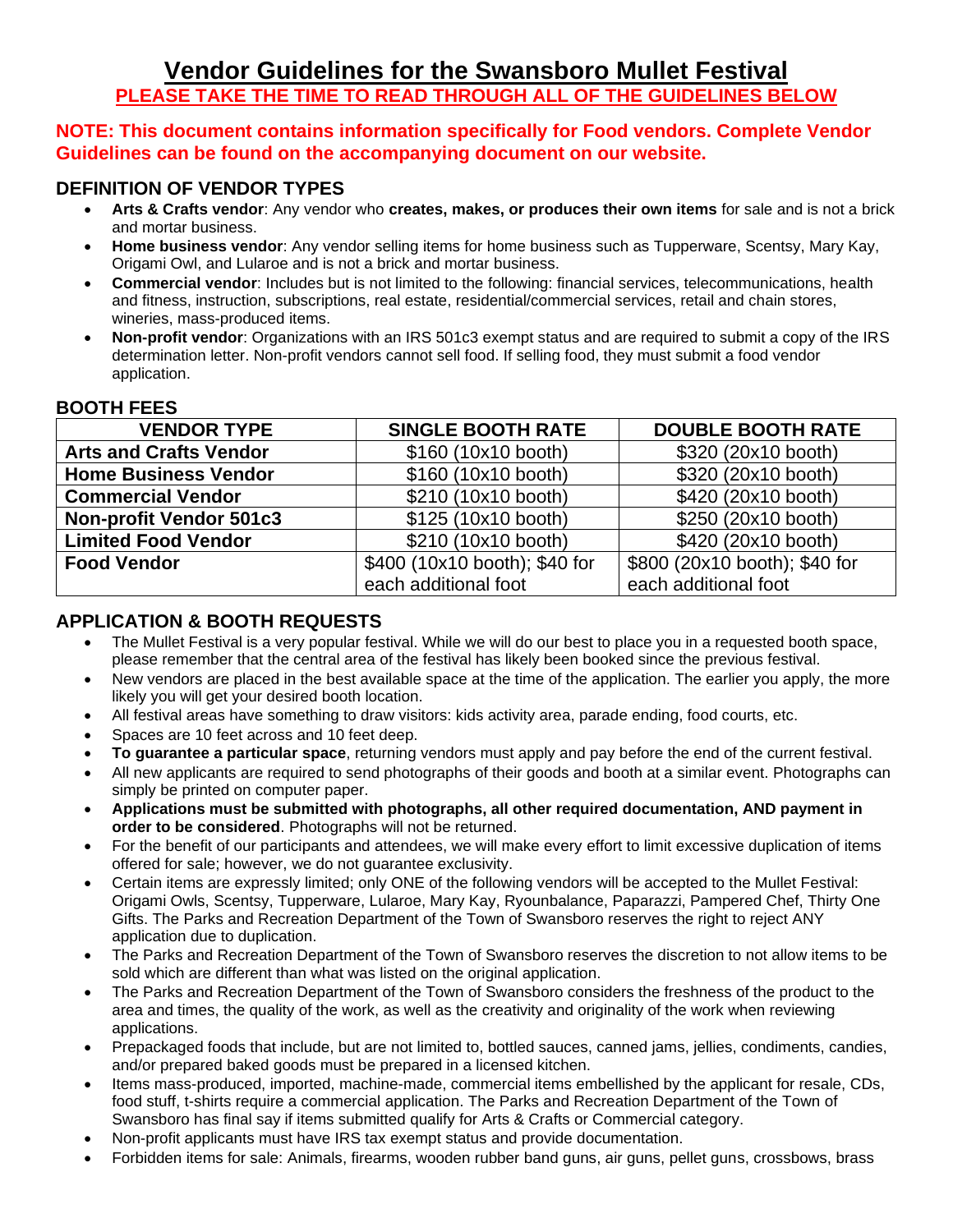knuckles, tasers, throwing stars, stolen merchandise, designer knockoffs, swap meet items, items with lewd or vulgar content, drugs or drug paraphernalia, ammunition, etc.

- The Parks and Recreation Department of the Town of Swansboro reserves the right to refuse booth space to inappropriate or controversial organizations or vendors, and to remove any participant any time before or during the event in cases where: the participant is guilty of improper conduct, merchandise or display items are improper for family viewing, a participant hinders or encumbers another display or another participant's ability to properly exhibit.
- Participants are strictly prohibited from allowing any other vendors to sell or promote goods/services from their assigned space.
- No items featuring the festival logo are permitted.
- The Parks and Recreation Department of the Town of Swansboro has final approval of ALL items to be sold.
- Emailed applications are permitted if paying with credit card. All applications must include all documentation, signatures, and payment.
- All vendors are required to have a North Carolina Sales Tax ID number. If you do not already have one, you can obtain one by completing the NC-BR form at [http://www.dornc.com](http://www.dornc.com/) or by calling the NC Department of Revenue at 877-252-3052.
- Non-fodd vendors are recommended to provide evidence of a COI (Certificate of Insurance) covering the dates of the event with a minimum coverage of \$500,000 and naming the Town of Swansboro as an Additional Insured.
- Any vendor sampling or selling food or alcohol is **REQUIRED** to have a COI covering \$1,000,000 liability and naming the Town of Swansboro, 601 W. Corbett Ave, Swansboro, NC 28584, as an Additional Insured.
- Application must have signature agreeing to the liability/hold harmless statement and agreement.
- Your check will be deposited upon processing and approval of your application.
- Vendors will be charged a \$30.00 processing fee for checks returned for insufficient funds.

### **VENDOR REQUIREMENTS**

- Each participant is responsible for their own insurance, licenses, and permits.
- Sales tax collection and payment to the State of North Carolina is the responsibility of the participant.
- Food vendors are required to complete a health department application which needs to be received by the health department **no later than one month prior to the festival**. The Onslow County Health Department will inspect on Saturday morning.
- All vendors should have prices clearly marked.
- Tents must comply with all NC Fire Code and are subject to inspection by the area Fire Chief or Fire Marshal.

#### **CANCELLATIONS**

- The Town of Swansboro reserves the right to remove any participant at any time during the event due to violation of festival guidelines and rules.
- There will be NO refunds once you have been accepted as a participant even in the event of inclement weather, catastrophic event, war, government action, strikes, or other matters beyond the control of the Town of Swansboro.

#### **ELECTRICITY**

- You cannot direct wire into electrical boxes.
- Whisper-soft generators can be used outside of the Food area. Generators that make noise may be shut down by discretion of the Town of Swansboro without refund.

#### **SAFETY**

- First and foremost: Safety is everyone's responsibility. If you see anything that could or might be a safety hazard, notify the Festival staff immediately.
- Electrical do not direct wire into electrical panels; this is illegal and when found, it will be disconnected, and you will not be allowed to hook up to power. You may also be subject to fines and/or arrest.
- Littering vendors are responsible for removing their own garbage including boxes and packaging.
- Dumping do not dump vegetable oil or grease onto the ground. This is illegal and you may be subject to fines and/or arrest.
- Hand sanitation hand-washing stations are provided next to the portable toilets.
- Pets Do not bring your pets. Pets are not allowed in the festival area or in your vehicles.
- Vehicles Absolutely NO vehicles will be allowed to be driven on, off, or through the festival area during festival hours.
- Follow all current COVID guidelines regarding social distancing, masking, etc.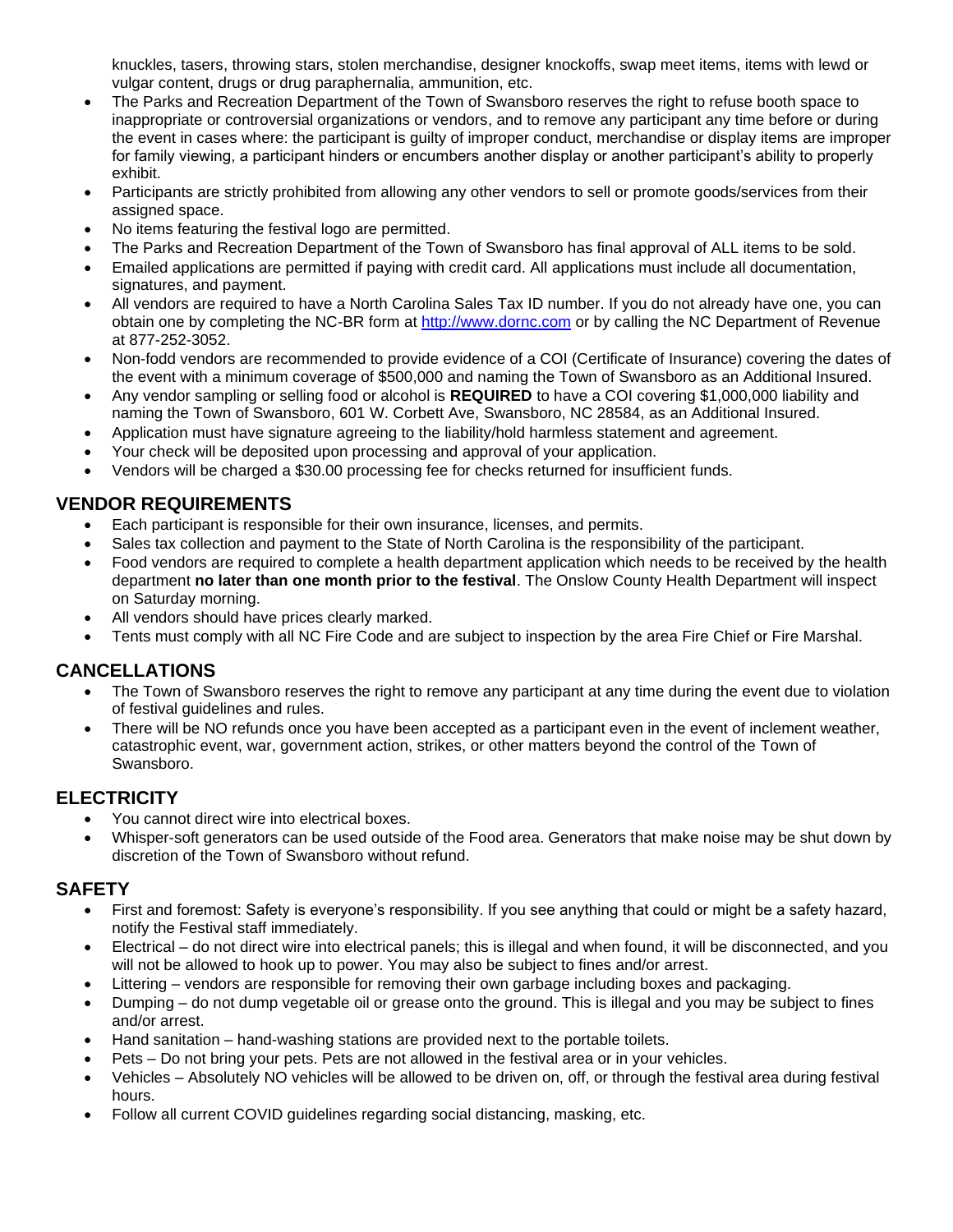### **HOLD HARMLESS STATEMENT AND AGREEMENT**

Submission of application indicates that participant hereby indemnifies and shall defend and hold harmless the Town of *Swansboro, their employees, and their volunteers from and against all suits, actions, legal or administrative proceedings, claims, demands, damages, liabilities, monetary loss, interest, attorney's fees, costs and expenses of whatsoever kind or nature arising out of the participant's participation in the Festival, including those arising from damage to property or injury to or death of participant, its customers, volunteers, employees, or subcontractors, whether arising before, during, or after the Festival and in any manner directly or indirectly caused, or contributed to in whole or in part, by reason of any act, omission, fault, or negligence of participant or its customers, volunteers, employees, agents or subcontractors.*

*Further, that the participant releases the Town of Swansboro from any and all liability for loss or damage to property and merchandise used or sold by the participant in the operation of the booth due to theft, fire, storm, flood, and damages through any force of nature or otherwise.*

*The participant grants the Town of Swansboro permission to use any photographs, motion pictures, videos, recordings or any other record of participation in the Festival.*

### **CHECK-IN AND SETUP**

- Vendor check-in will begin on Saturday at 5:30am. Food vendors with trailers will be placed on Friday night at 11PM.
- Any vendor arriving after 8:00 AM will be required to hand truck their items to their space.
- Check In WITH YOUR VEHICLE/EQUIPMENT/TRAILER at First Citizens Bank on 302 Main Street, Swansboro
- **PLEASE ONLY ENTER to Main Street from Highway 24.**
- This is to be the **ONLY** entry into the vendor area by vendors.
- Your booth space will be verified at check in. ALL VENDORS MUST FOLLOW CHECK IN PROCEDURE.
- DO NOT GO TO YOUR BOOTH SPACE EVEN IF YOU ALREADY KNOW YOUR SPACE NUMBER \*\*\* (due to unforeseen reasons, we might have had to adjust your booth space)
- **Only (1) vehicle per vendor space will be permitted at VENDOR CHECK-IN and within FESTIVAL AREA at a time.**
- If you have **more than one vehicle to unload,** you must unload quickly and leave the festival area then you may use the pass for the other vehicles to enter one at a time. You must follow traffic pattern of entering festival area at First Citizens Bank to re-enter for all vehicles. All other vehicles must be parked outside of festival area while waiting to unload. **Remove vehicle from Festival Area prior to setting up. All Vendor vehicles should be off the street by 8:00AM.**
- Your selling space may not encroach on vendors in adjacent spaces. There is NO space between spaces, so measure carefully and thoroughly.
- No signs or exhibits outside of your booth area.
- Vendors provide their own tables, chairs, display unit, tent canopy, etc.
- In order to maintain the orderly movement of the crowd, merchandise may not project into walkways or neighboring display spaces. All sales, conducting of demonstrations, distribution of written materials, and any other commercial, promotional and charitable solicitation activities must be conducted **within the participant's assigned space**. Vendor booths will be checked throughout the event for quality control. Any vendor in violation will be asked to leave the festival without refund.
- As a vendor in our event, it is the expectation of the committee that every person working in your booth will do their best to serve every guest with honor, dignity, and respect. In addition, we expect vendors to treat other vendors as well as volunteers and members of the Town of Swansboro in the same manner. Our goal as a committee is that you will join us to protect and build the long-term viability of the event. Failure to comply with our hospitality expectations can result in vendors being asked to leave and not to participate in future years.

#### **PARKING**

• There is NO designated Vendor parking area. Parking is available on side streets wherever there is not a NO Parking sign. **Parking is also available at Ward Farm off Highway 24 behind the Hampton Inn and at the Park Office parking area at 830 Main Street Extension. There will be shuttle service available beginning at 6:00 AM. See map for parking locations.**

#### **EVENT INFORMATION**

- Festival vendor hours 9am-6pm (Saturday) 10am-5pm (Sunday)
- No vehicle is allowed within festival area for breakdown until Sunday at 6pm when streets reopen. **Booths must remain open until 6PM on Saturday.** Vendors with their own lights are welcome to stay open on Saturday night during the evening concert.
- Vendors wishing to remove product from booths on Saturday night will need to use hand trucks. **Limited access by vehicle for restocking will be given to vendors AFTER the streets are cleared on Saturday**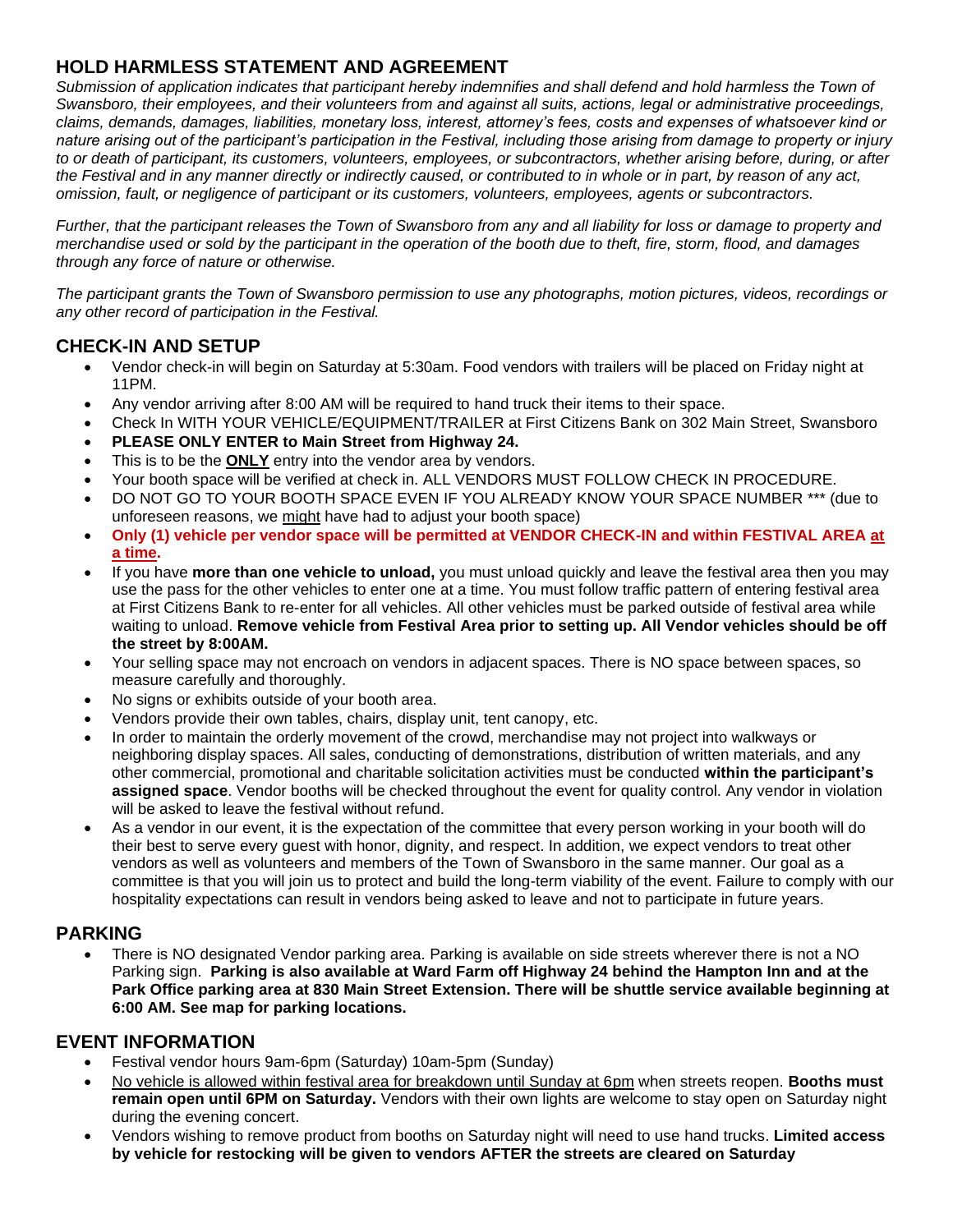**(approximately 10:30 PM) and before 8AM on Sunday. Please use extreme caution and depart quickly to keep streets clear.** 

- Swansboro Festival is not responsible for your booth or contents within. Security is provided within the day and overnight hours, but items are left at your own risk.
- In the event of inclement weather check our phone 910-326-2600, website [www.swansborofestivals.com](http://www.swansborofestivals.com/) for update. The festival will only be cancelled in the case of a state of emergency as determined by the Town of Swansboro. No refunds or credits will be given.
- This is a family-oriented festival for spectators of all ages and exhibited work must be in keeping with this atmosphere. The committee reserves the right to remove work that violates any of the festival rules.
- You are responsible for your own required Sales Tax ID Number processing.
- You are responsible for removal of all your trash/garbage/boxes etc. upon exit. DO NOT LEAVE ITEMS AT YOUR SPACE
- We do not refund booth fees as stated in your application due to weather related conditions or cancellation on your part.
- You must not extend past your 10x10 space and are not allowed to sell or promote outside of your booth.
- We do not provide tent/table/chair, etc. **OR ELECTRICITY [Exception: Food vendors in Food Court].**
- Music in booths should be held to a minimal level and will be monitored by committee in the event of complaints.
- Restrooms are available near the Visitor's Center and the Kid's Area at First Citizens Bank.
- If you need assistance, please locate a festival volunteer wearing an official shirt or come to Information Booth located at the Visitors Center.
- You have been accepted to sell the items on your application. Any items not consistent with the show guidelines may need to be removed.

### **REGISTRATION FOR NEXT YEAR**

- Throughout the morning, vendor chair will be visiting booths to determine booths that will be invited to return next year.
- Saturday afternoon, the vendor chair will provide information regarding next year's registration by visiting your booth. Vendor chair will return to each booth ONLY ONCE on **Sunday morning or early afternoon** in order to collect next year's application and fee. If you should miss vendor chair returning to your booth, you will need to bring registration/payment after 2:30 pm to VIP tent area at the main stage and ask for vendor chairperson. Unsold returning vendor spaces are available for sale from 3-5:30pm in the same area. After 5:30PM, the new vendor application process and price will need to be used.

#### **NO DOGS OR ANIMALS OF ANY KIND ARE ALLOWED WITHIN FESTIVAL AREA**

*We thank you for your participation at the Swansboro Festival and we look forward to being able to accept your application year after year by your support of our guidelines.**Questions or Information prior to festival ….910-326-2600 or email* [dpylypiw@ci.swansboro.nc.us](mailto:dpylypiw@ci.swansboro.nc.us) or [astanley@ci.swansboro.nc.us](mailto:astanley@ci.swansboro.nc.us)

### **CHECK OUT PROCEDURE**

- At 5PM on Sunday, please begin packing up your booth. Please do not pack up prior to 5PM. Doing so sends a message that the festival has ended and the customers leave. Vendors who pack up prior to 5PM will not be allowed to return next year.
- When your booth is completely packed up, your tent is down, and everything is packed and ready to be loaded, a festival volunteer will give you a pass to bring in your vehicle.
- Once you have a vehicle pass, you will enter through the **SAME TRAFFIC PATTERN** used when you checked in to the festival.
- When your vehicle arrives at your site, please quickly load your items, ensure you have left behind no merchandise or garbage, then pull out your car in the established traffic pattern.
- You will be able to pull in ONE vehicle. **If you have more than one vehicle,** one will have to leave the area before another vehicle is allowed to enter.

#### **VISITOR INFORMATION**

Please visit the following sites for information on accommodations, dining, etc.: Swansboro Tourism Development Authority:<https://visitswansboro.org/> Swansboro Area Chamber of Commerce:<https://swansborochamber.org/>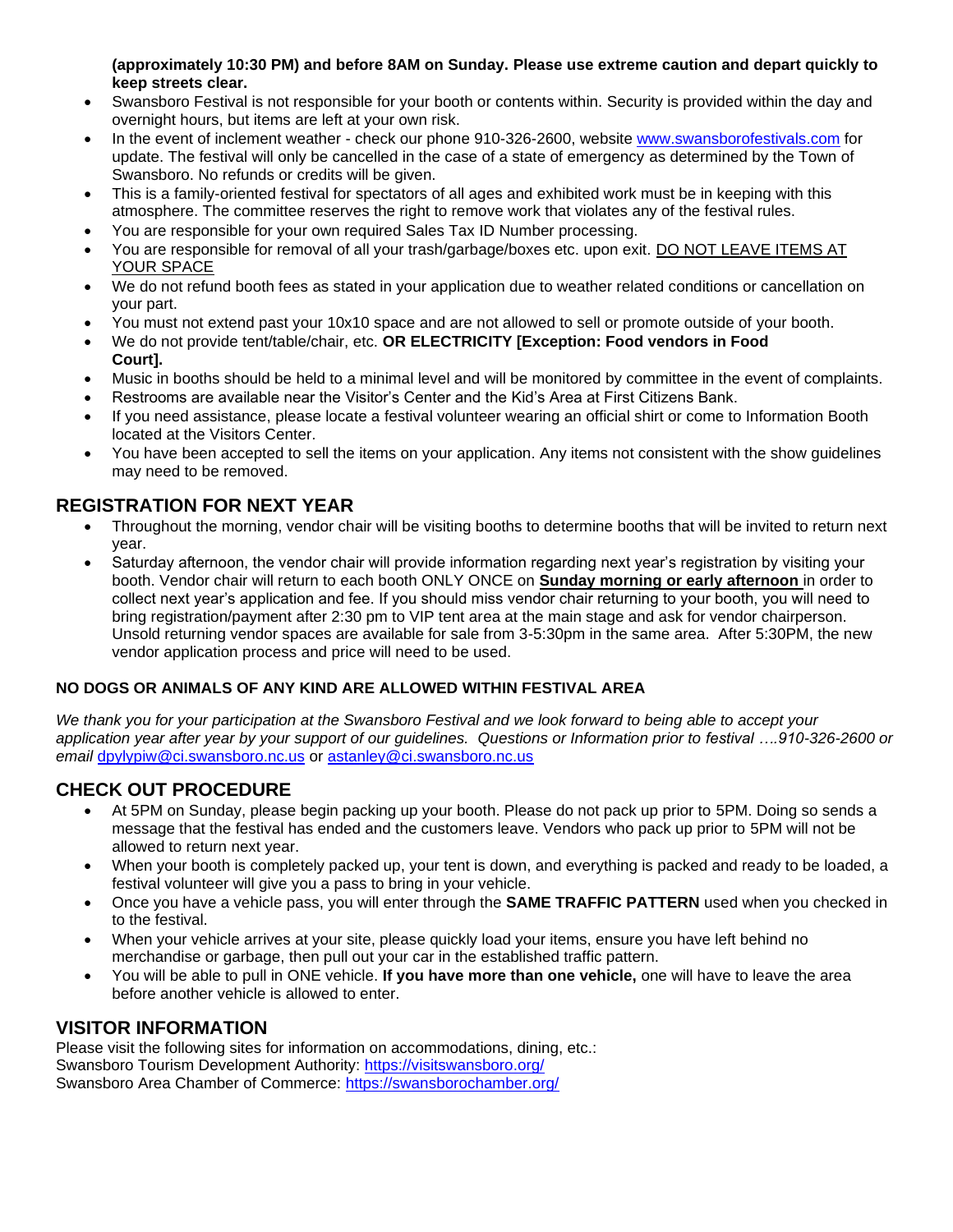# *[print and complete the pages below]* **Mullet Festival Non-Food Vendor NEW Application**

**Swansboro Mullet Festival, Saturday & Sunday October 8-9, 2022 Festival Hours: Saturday 9:00am – 6:00pm, Sunday 10:00am – 5:00pm** (Vendors may choose to stay open on Saturday until 10:00pm)

## **Completed application with signature, payment, photos, and documentation should be MAILED to:**

Town of Swansboro, Attn: Parks & Recreation Dept.; 601 West Corbett Avenue; Swansboro, NC 28584

#### **Checks should be made payable to: Town of Swansboro MAKE COPIES FOR YOUR FILES**

#### **Please PRINT clearly**  $Buchoce/Ora$

| Contact                                                                                                                                                                                                                              |                                            |
|--------------------------------------------------------------------------------------------------------------------------------------------------------------------------------------------------------------------------------------|--------------------------------------------|
|                                                                                                                                                                                                                                      |                                            |
|                                                                                                                                                                                                                                      |                                            |
| Phone (during festival): <u>contract and contract and contract and contract and contract and contract and contract and contract and contract and contract and contract and contract and contract and contract and contract and c</u> |                                            |
|                                                                                                                                                                                                                                      |                                            |
|                                                                                                                                                                                                                                      |                                            |
|                                                                                                                                                                                                                                      |                                            |
| Check type of vendor and number of spaces below (definition of type in vendor guidelines).                                                                                                                                           |                                            |
| Arts & Crafts Vendor [\$160 per 10'x10' space]:                                                                                                                                                                                      |                                            |
| Home Business Vendor:<br>[\$160 per 10'x10' space]:                                                                                                                                                                                  | # of spaces_______ $\times$ \$160 = ______ |
| Commercial Vendor [\$210 per 10'x10' space]:                                                                                                                                                                                         | # of spaces_______ $\times$ \$210 = ______ |
| Non-profit Vendor [\$125 per 10'x10'space]                                                                                                                                                                                           | # of spaces_______ x $$125 =$ _______      |
| List and describe all items to be sold:<br><u>List and describe all items to be sold:</u>                                                                                                                                            |                                            |

[attach additional sheets, if needed]